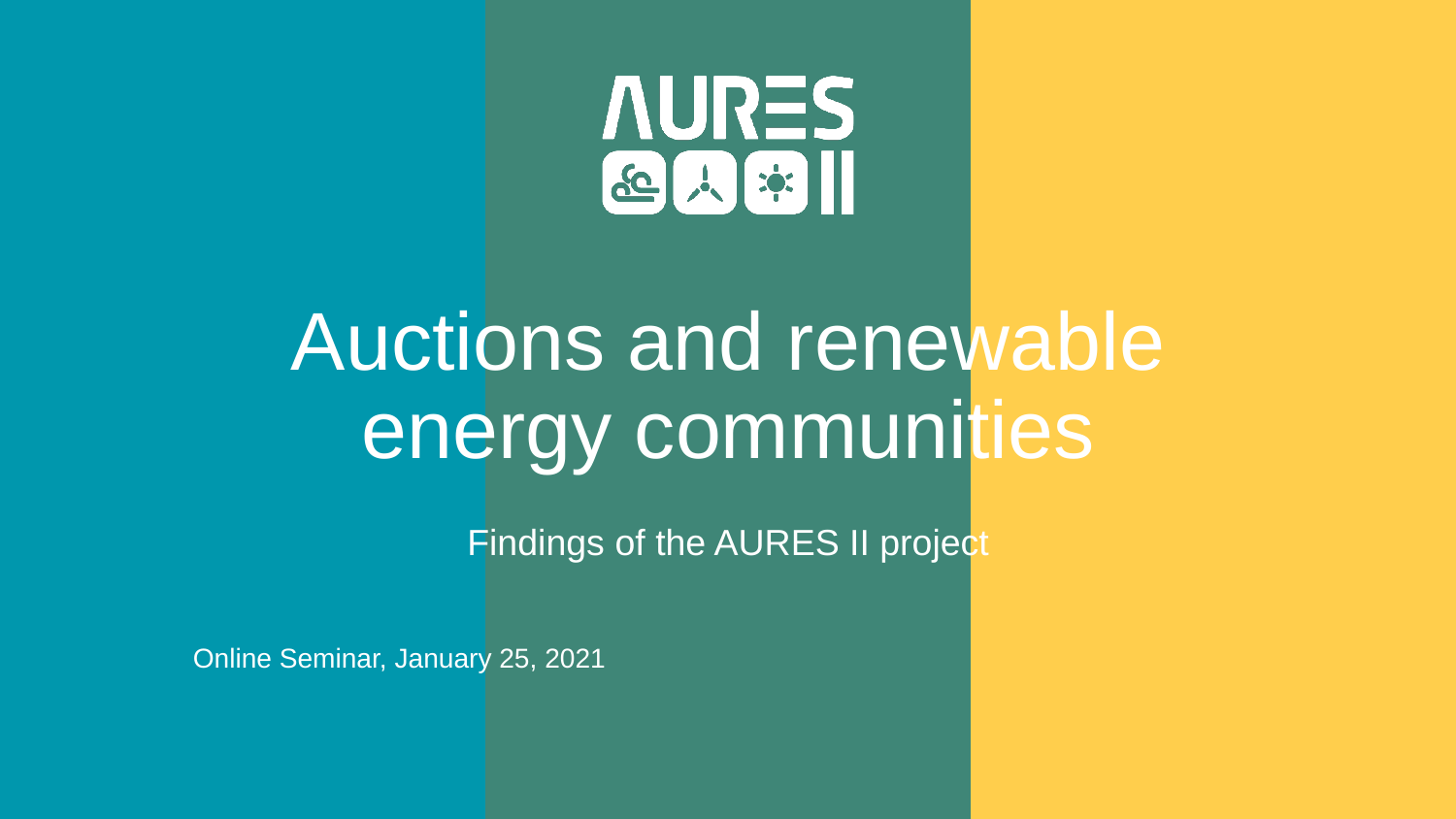## #1 Energy communities can take many forms and strive for different objectives



| • Core elements identified, but do not apply to all energy community actors: |  |
|------------------------------------------------------------------------------|--|
|------------------------------------------------------------------------------|--|

- Local proximity

No widely accepted definition

- Local (financial) ownership vs. participation in project development
- Focus on community benefits

| <b>Definitions</b><br>are important<br>in targeting<br>measures to<br>energy<br>communities | • Definitions can reduce the potential for non-intended use, but implementation is challenging:<br>compliance evaluation can be cumbersome<br>$\bullet$ | Broader definitions can be alternative to defining specific actors/business models for community      |
|---------------------------------------------------------------------------------------------|---------------------------------------------------------------------------------------------------------------------------------------------------------|-------------------------------------------------------------------------------------------------------|
|                                                                                             | actors                                                                                                                                                  | • If targeting specific business models is the right fit, an option is to support outside the auction |
|                                                                                             |                                                                                                                                                         |                                                                                                       |
|                                                                                             | Actor-based ("business model")                                                                                                                          | Community involvement criteria (independent of<br>actor/business model)                               |
|                                                                                             | Germany's citizen energy companies in wind<br>auctions (in 2017)                                                                                        | France's bonus for participatory funding                                                              |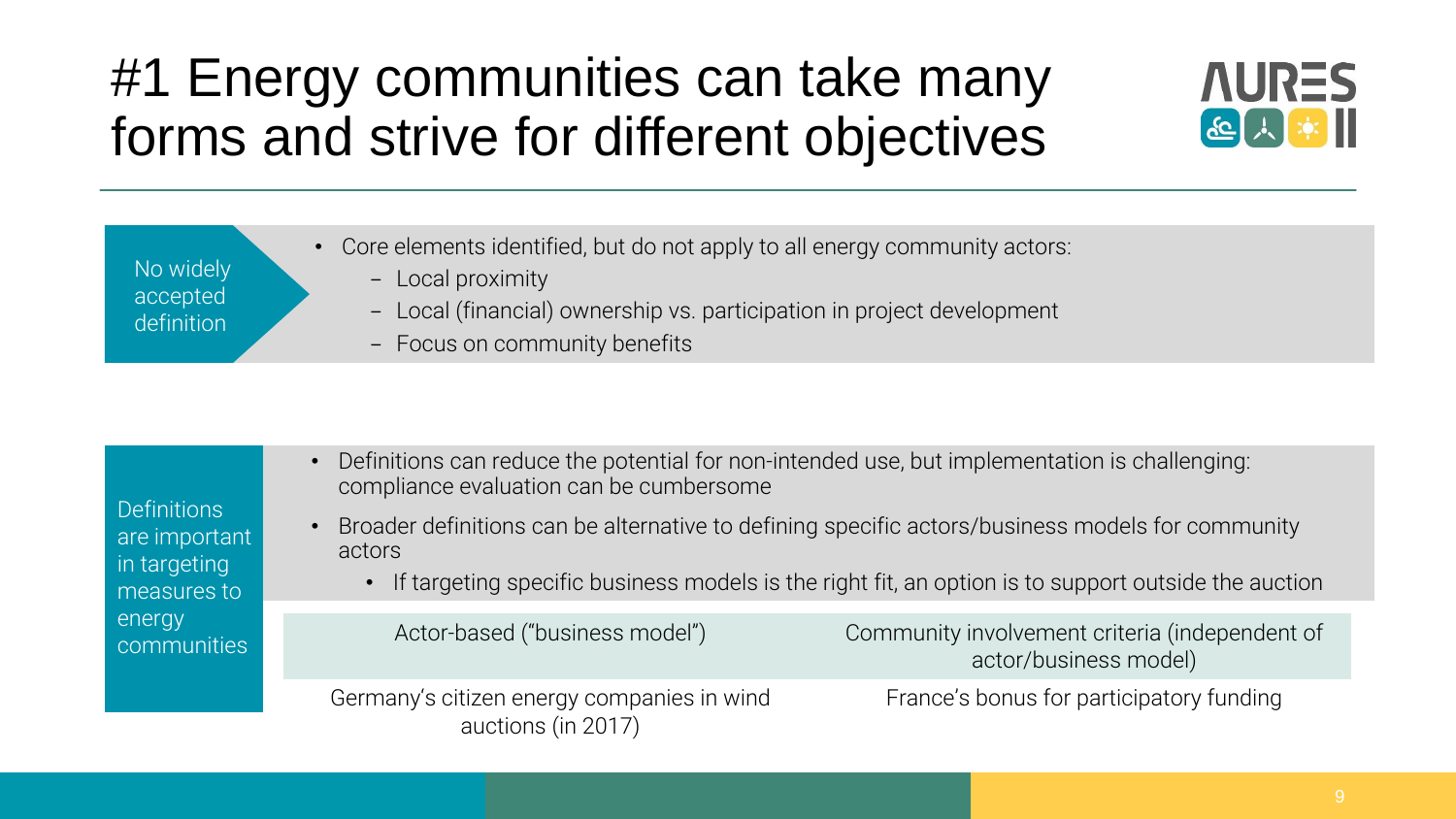#2 Auction-related risks pose a strong challenge to energy community project developers due to their limited project portfolio and size



- For RECs: Risks are higher than for non-community actors due to higher level of effort required to cope with challenges, which inter alia depends on:
	- Expertise of REC (new to the market / one-time actor vs. experienced actor)
	- Activity of REC in project lifecycle (development, operation, ownership)
	- Level of cooperation with professional project developers and/or financiers
	- However,
		- this only applies if RECs are involved in project development and participate in auction.

| Before the auction                                                                         |                                                                        | After the auction                                                                                                    |
|--------------------------------------------------------------------------------------------|------------------------------------------------------------------------|----------------------------------------------------------------------------------------------------------------------|
| Pre-development 3%                                                                         | Auction date                                                           | Construction                                                                                                         |
| Financial risk: challenge to directly fund or<br>acquire financing for project development | Risk of not being awarded: challenge to<br>spread impact of sunk costs | Penalty risk: challenge to spread impact of<br>financial penalty in case of construction<br>delay or project failure |
| Financial risk: challenge to directly pay or                                               | New-bidder risk: challenge in dealing<br>with formal mistakes          |                                                                                                                      |
| acquire financing for bid bond                                                             | Price risk: challenge to calculate bid level                           |                                                                                                                      |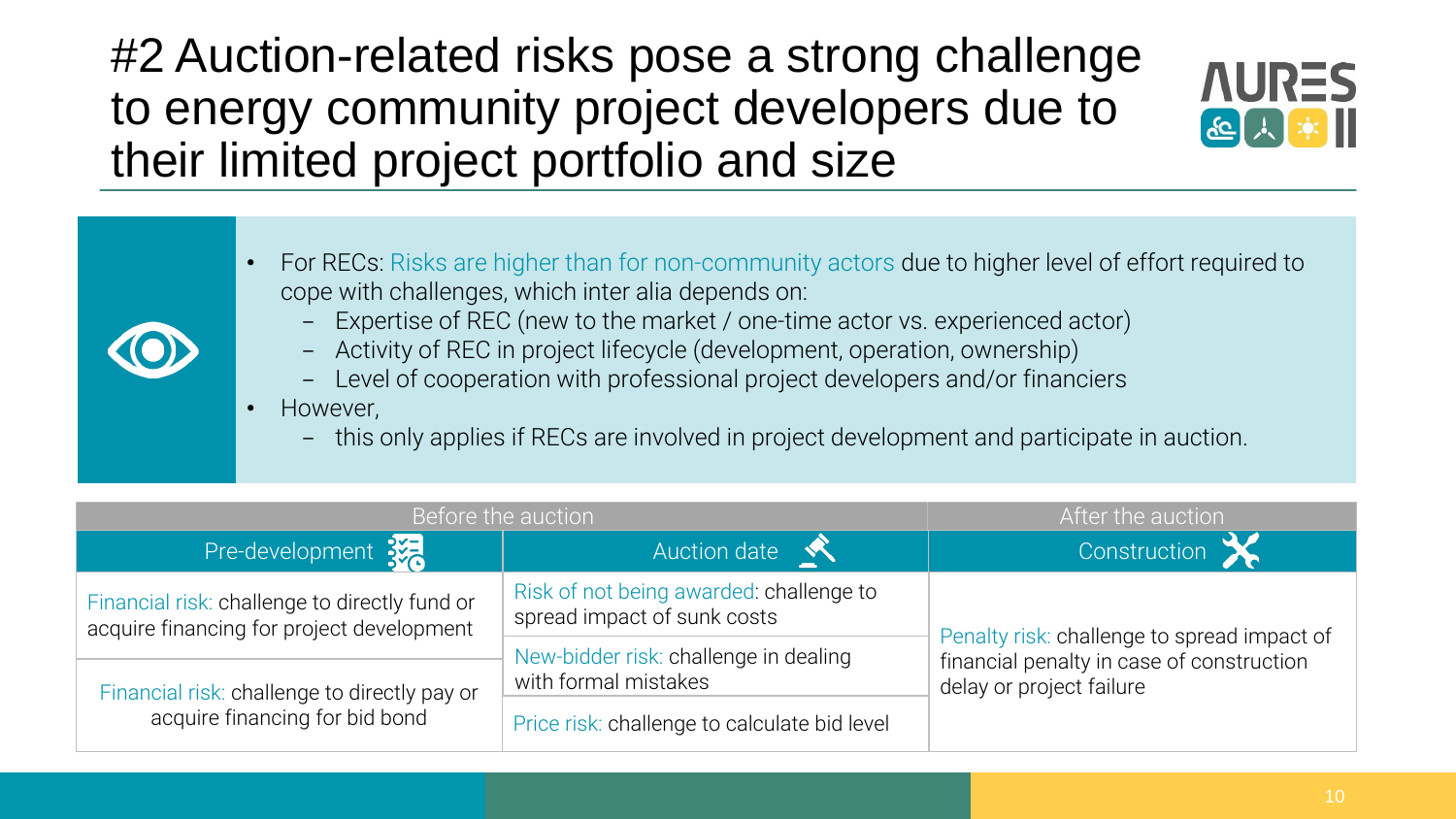#3 Measures within the auction can facilitate participation but come at the compromise of market distortion



|                        | Measures inside the auction              |                                          |                                    |
|------------------------|------------------------------------------|------------------------------------------|------------------------------------|
|                        | Other conditions for<br>participation    | Bonus or quota                           | Different pricing rule             |
| Country<br>example     | Preferential auction<br>rules in Germany | Citizen participation<br>bonus in France | Uniform pricing rule in<br>Germany |
| <b>Financial risk</b>  |                                          |                                          |                                    |
| <b>Allocation risk</b> |                                          |                                          |                                    |
| Price risk             |                                          |                                          |                                    |
| New-bidder             |                                          |                                          |                                    |
| risk                   |                                          |                                          |                                    |
| Non-                   |                                          |                                          |                                    |
| compliance             |                                          |                                          |                                    |
| risk                   |                                          |                                          |                                    |
| Non-                   |                                          |                                          |                                    |
| realization risk       |                                          |                                          |                                    |

#### **Challenges**

Measures can have adverse effects on auction outcomes

Preferential auction rules in Germany  $\rightarrow$  auctioning of projects in different development stages increases non-realization risk

Bonus or quota  $\rightarrow$  auction price level higher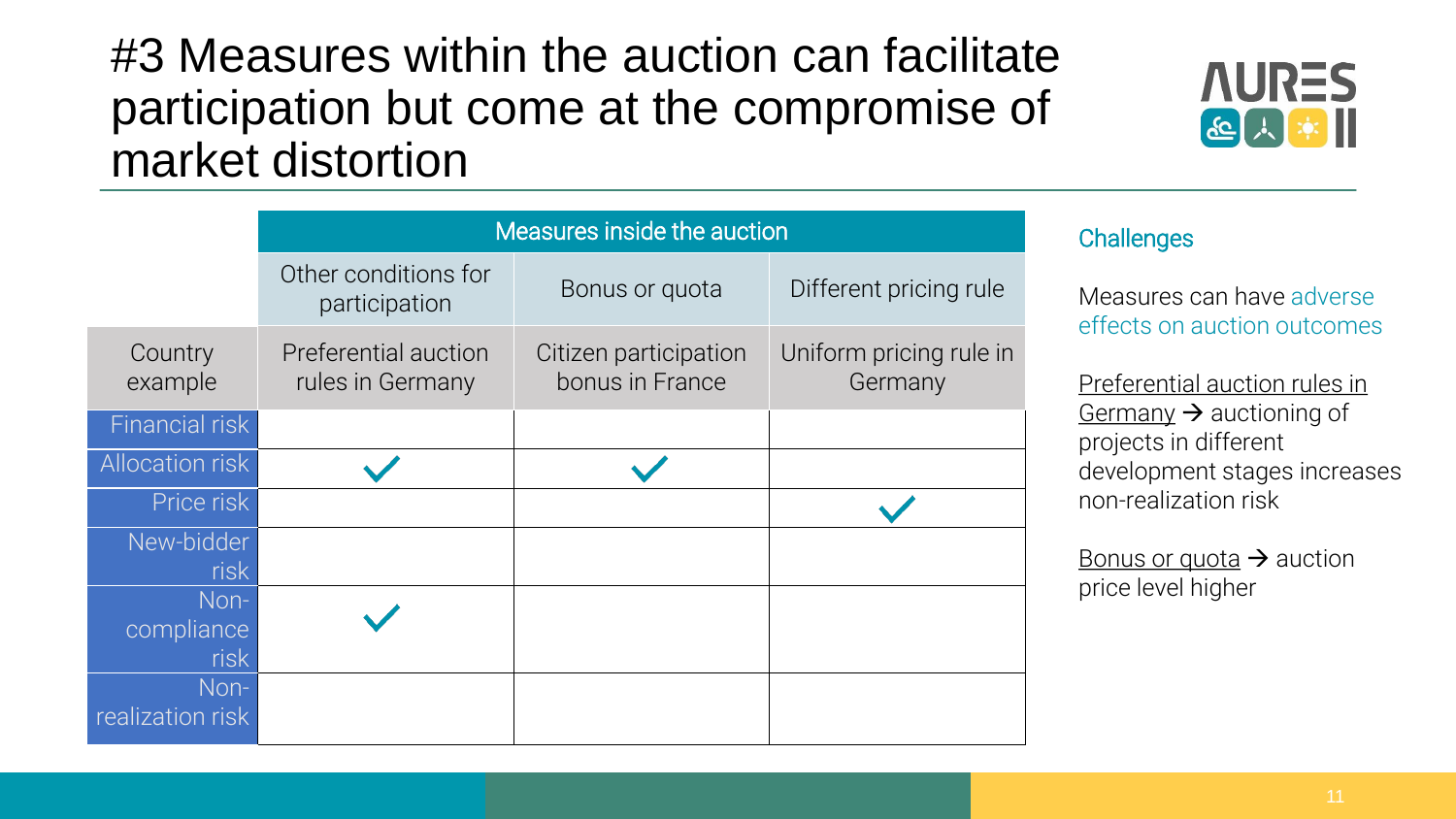### #4 Measures outside the auction interfere less with the auction but show limited impact against actor consolidation trend



|                        | Measures outside the auction             |                                                        |
|------------------------|------------------------------------------|--------------------------------------------------------|
|                        | Financing for project<br>pre-development | "Market building"<br>measures (open to all<br>bidders) |
| Country<br>example     | Guarantee Fund in<br>Denmark             | Several countries<br>introducing auctions              |
| <b>Financial risk</b>  |                                          |                                                        |
| <b>Allocation risk</b> |                                          |                                                        |
| Price risk             |                                          |                                                        |
| New-bidder<br>risk     |                                          |                                                        |
| Non-                   |                                          |                                                        |
| compliance             |                                          |                                                        |
| risk<br>Non-           |                                          |                                                        |
| realization risk       |                                          |                                                        |

#### **Challenge**

Limited effectiveness in reversing a trend towards overall actor consolidation

#### Guarantee Fund in Denmark

Community energy projects have not yet participated in past auction rounds (Caveat: limited experience due to few rounds)

Similar measures promoting community energy actors  $\rightarrow$  "option-to-purchase" and "value-loss" scheme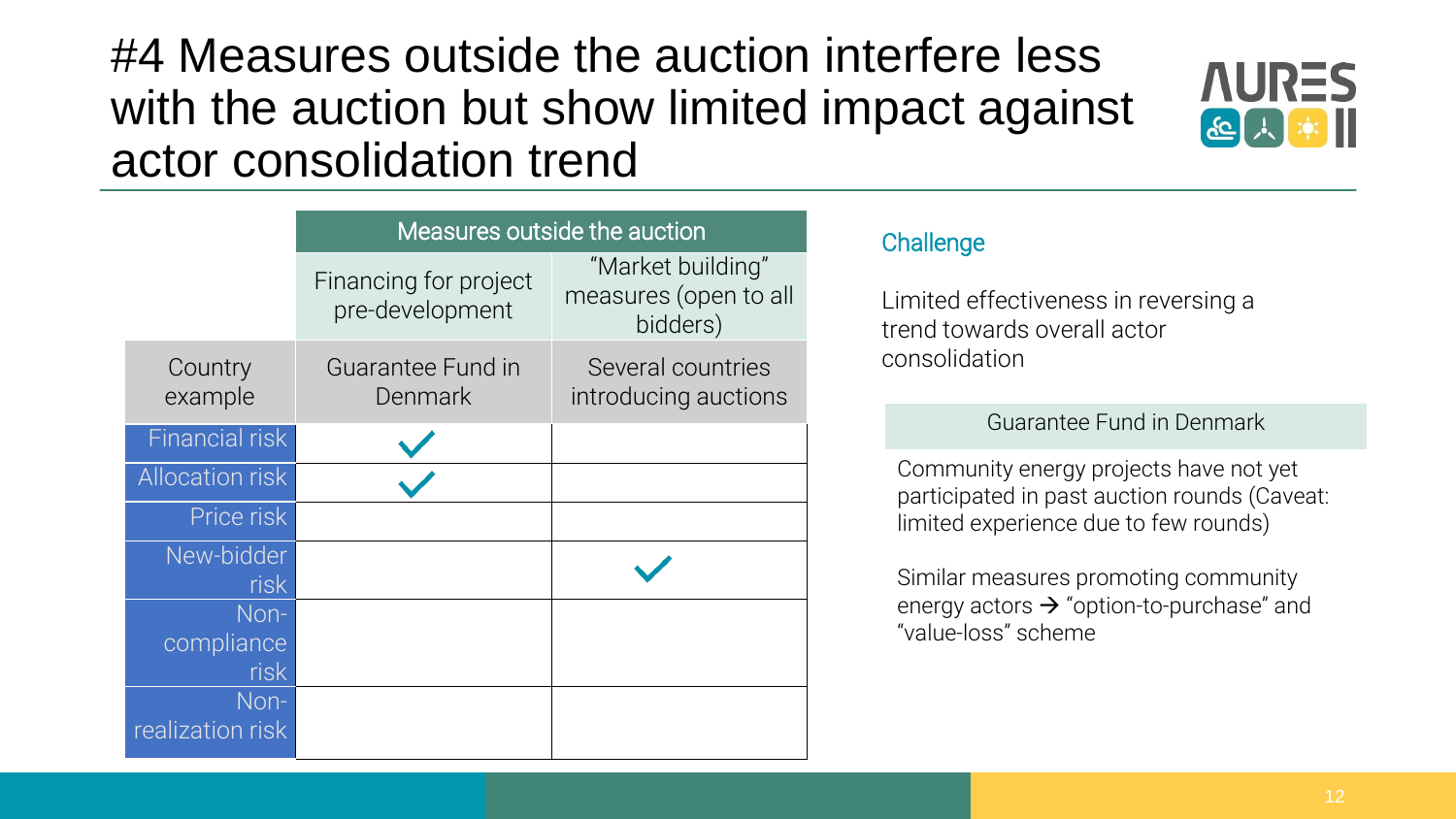#5 Exempting energy communities and coupling support to auction result can be a compromise, but should be done carefully



Exemptions from auction is at odds with overall transition to auction-based support schemes

 $\rightarrow$  "Accession mechanism" (granting access to the auction outcome) lowers risks of participating and winning an auction and increases compatibility with auction outcome

| Spain: accession mechanism with quota, first-come, first-served |
|-----------------------------------------------------------------|
| allocation (in discussion)                                      |

| <b>Country examples</b> | Greece: Since 2019, admin. tariff for solar projects: average of past<br>3 rounds * 1.05 (multiplied by 1.1 for energy community projects). |
|-------------------------|---------------------------------------------------------------------------------------------------------------------------------------------|
|                         | Finding an appropriate legal definition for RECs to qualify for the<br>exemption is a challenge                                             |

Project-based definitions (size) provide incentive to develop small projects, instead of larger, more cost-effective projects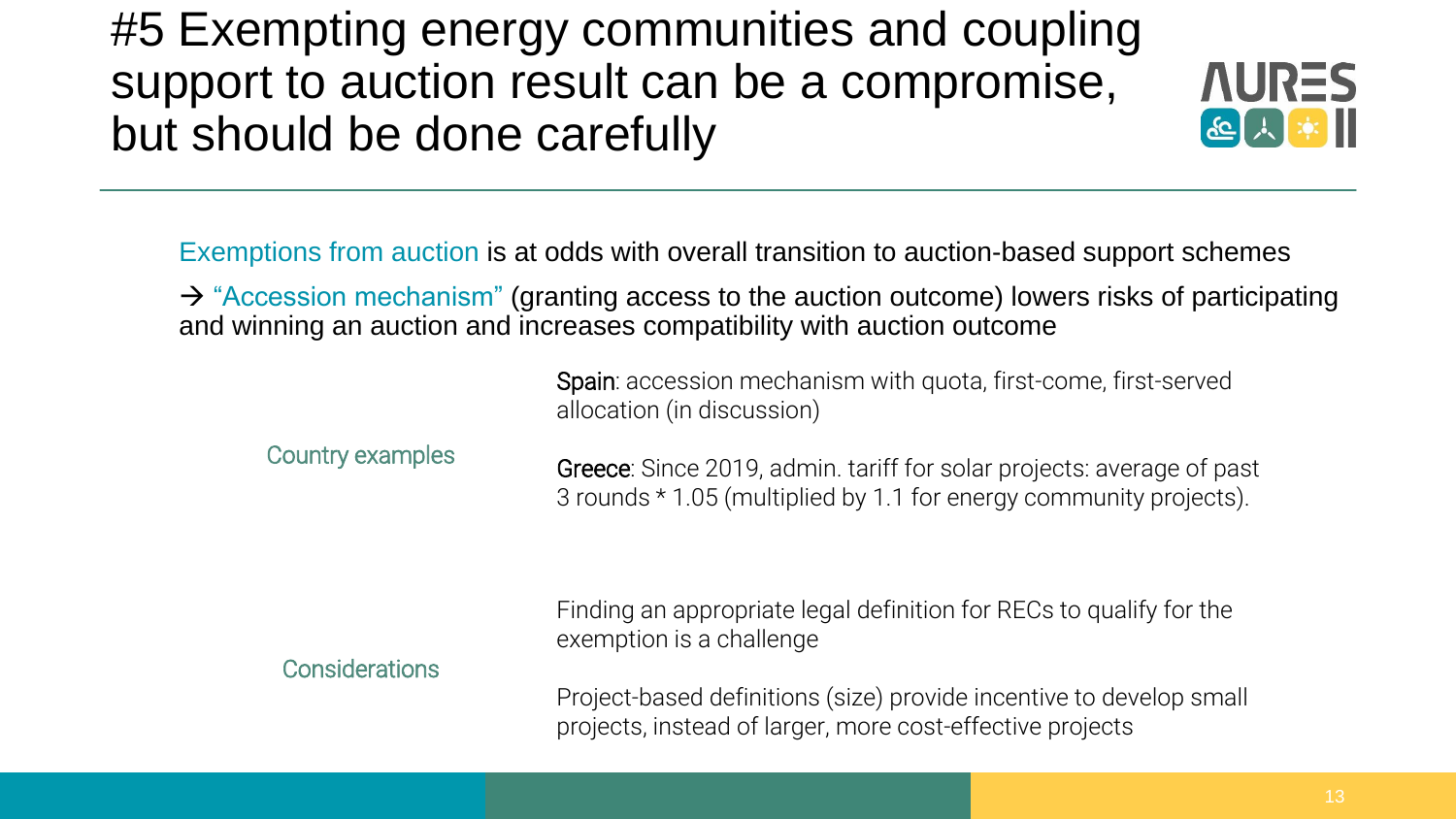## Five things to remember



#1 Energy communities can take many forms and strive for different objectives.

#2 Auction-related risks pose a strong challenge to energy community project developers due to their limited project portfolio and size.

#3 Measures within the auction can facilitate participation but come at the compromise of market distortion.

#4 Measures outside the auction interfere less with the auction but show limited impact against actor consolidation trend.

#5 Exempting energy communities and coupling support to auction result can be a compromise, but should be done carefully.



Opening of community turbine – Fintry, Scotland (Source: Peter Skabara – Community Energy)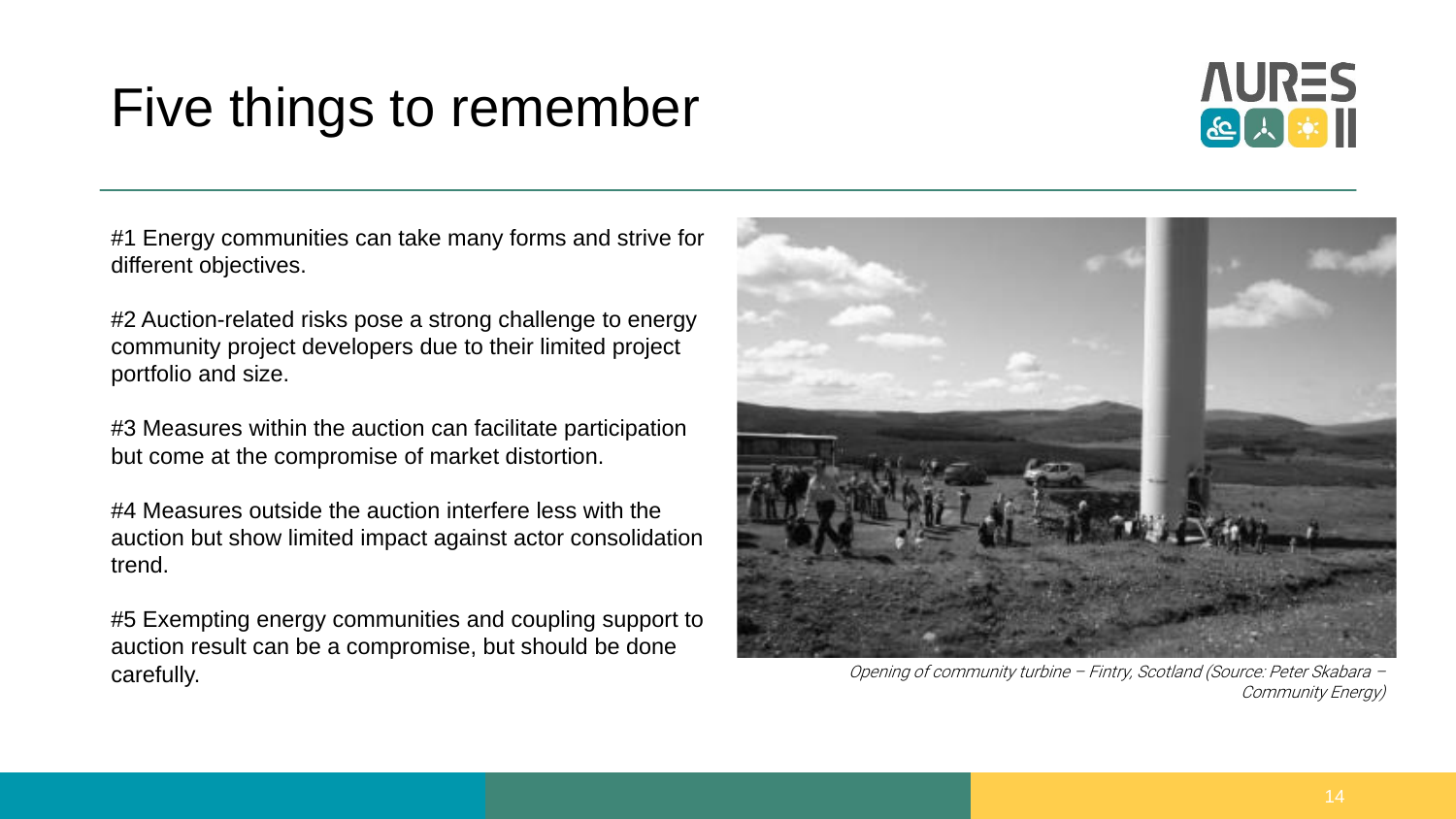

## Thank you

The report was prepared under the AURES II project funded by the EU Research Program Horizon 2020.

Download the report here:

[http://aures2project.eu/wp-content/uploads/2020/02/AURES\\_II\\_D4\\_2\\_energy\\_communities.pdf](http://aures2project.eu/wp-content/uploads/2020/02/AURES_II_D4_2_energy_communities.pdf)

Ana Amazo – Guidehouse (formerly Navigant/Ecofys)